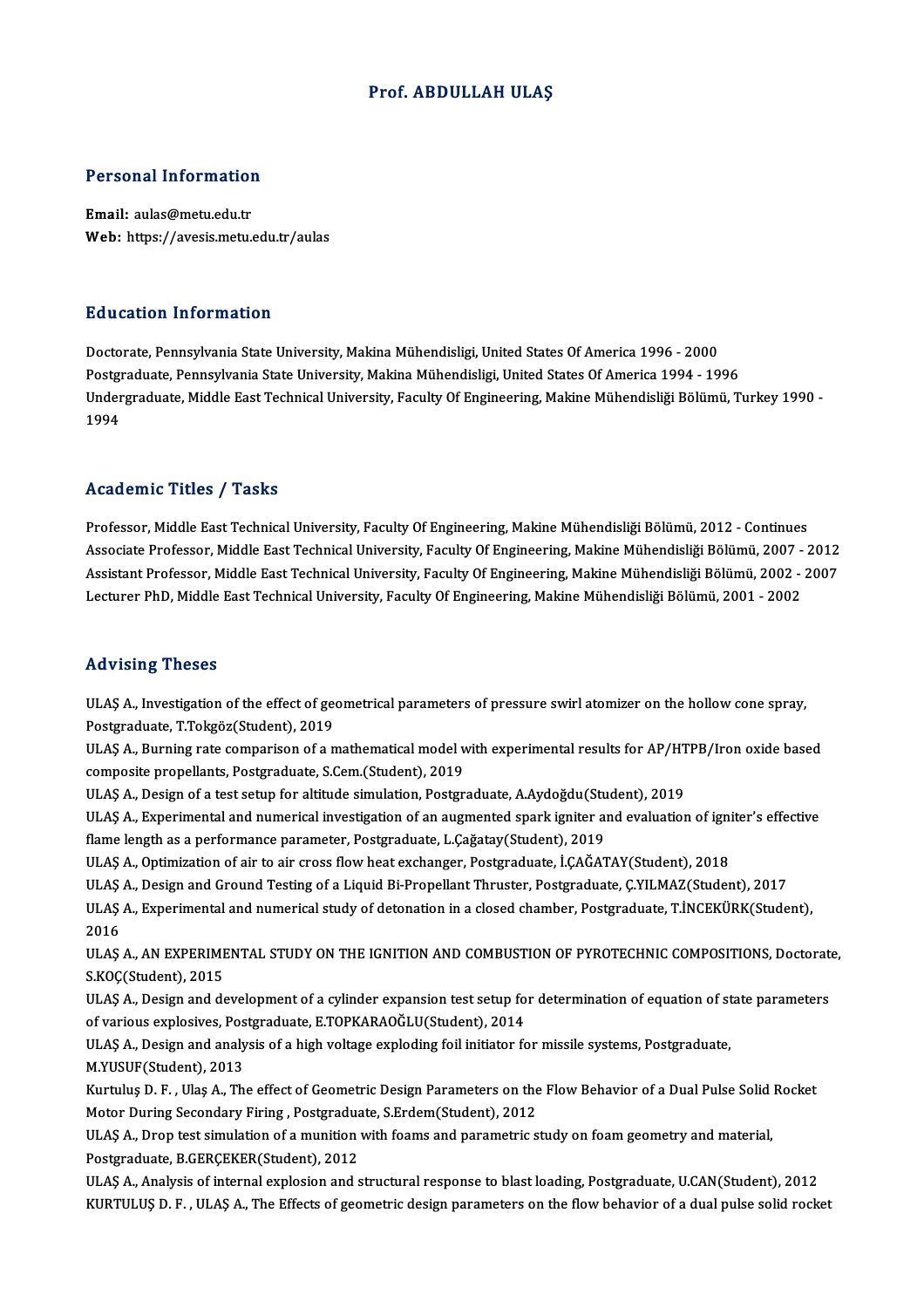motor during secondary firing, Postgraduate, S.Erdem(Student), 2012<br>III AS A. Dosirn and validation of a sembustion test ris for sirbreathing

motor during secondary firing, Postgraduate, S.Erdem(Student), 2012<br>ULAŞ A., Design and validation of a combustion test rig for airbreathing rocket propulsion studies, Postgraduate,<br>E SONGÜP(Student), 2010 motor during secondary fir<br>ULAŞ A., Design and validat<br>E.SONGÜR(Student), 2010<br>ÖZVÖPÜK Y., ULAS A., Ona s ULAŞ A., Design and validation of a combustion test rig for airbreathing rocket propulsion studies, Postgradua<br>E.SONGÜR(Student), 2010<br>ÖZYÖRÜK Y., ULAŞ A., One and two dimensional numerical simulation of deflagration to de E.SONGÜR(Student), 2010<br>ÖZYÖRÜK Y., ULAŞ A., One and two dimensional numerical simulation of deflagration to detonation transition

ÖZYÖRÜK Y., ULAŞ A., One and two dimensional numerical simulation of deflagration to detonation transition<br>phenomenon in solid energetic materials, Doctorate, B.NARİN(Student), 2010<br>ULAŞ A., An accelerated aerodynamic opti

phenomenon in solid energetic materials, Doctorate, B.NARİN(Student), 2010<br>ULAŞ A., An accelerated aerodynamic optimization approach for a small turbojet engine centrifugal c<br>Postgraduate, A.CEYLANOĞLU(Student), 2009<br>ULAŞ ULAŞ A., An accelerated aerodynamic optimization approach for a small turbojet engine centrifugal conditional<br>Postgraduate, A.CEYLANOĞLU(Student), 2009<br>ULAŞ A., Design analysis and performance testing of a jet vane, Postgr

ULAS A., BALLISTIC PERFORMANCE ANALYSIS OF MODERN BASE BLEED ARTILLERY PROJECTILES, Postgraduate, A.ÖKSÜZ(Student),2009 ULAŞ A., BALLISTIC PERFORMANCE ANALYSIS OF MODERN BASE BLEED ARTILLERY PROJECTILES, Postgraduate,<br>A.ÖKSÜZ(Student), 2009<br>ULAŞ A., Analysis of regenerative cooling in liquid propellant rocket engines, Postgraduate, M.EMRE(S

A.ÖKSÜZ(Student), 2009<br>ULAŞ A., Analysis of regenerative cooling in liquid propellant rocket engines, Postgraduate, M.EMRE<br>ULAŞ A., STUDY OF IGNITION CHARACTERISTICS OF A PLASTIC BONDED EXPLOSIVE, Postgraduate,<br>E AYDEMİR(S ULAŞ A., Analysis of regener<br>ULAŞ A., STUDY OF IGNITIOI<br>E.AYDEMİR(Student), 2008<br>III AS A., Steedy state modeli ULAŞ A., STUDY OF IGNITION CHARACTERISTICS OF A PLASTIC BONDED EXPLOSIVE, Postgraduate,<br>E.AYDEMİR(Student), 2008<br>ULAŞ A., Steady-state modeling of detonation phenomenon in premixed gaseous mixtures and energetic solid expl

E.AYDEMİR(Student), 2008<br>ULAŞ A., Steady-state modeling of detona<br>Postgraduate, F.CENGİZ(Student), 2007<br>III AS A., Desirn od a sannested nine test ULAŞ A., Steady-state modeling of detonation phenomenon in premixed gaseous mixtures and energetic solid ex<br>Postgraduate, F.CENGİZ(Student), 2007<br>ULAŞ A., Design od a connected pipe test facility for ramjet applications, P

Postgraduate, F.CENGİZ(Student), 2007<br>ULAŞ A., Design od a connected pipe test facility for ramjet applications, Postgraduate, M.Nevzat(Student), 2005<br>ULAŞ A., Design of a connected pipe test facility for ramjet applicatio ULAŞ A., Design od a connected pipe test facility for ramjet applications, Postgraduate, M.Nevzat(Student), 2005 ULAŞ A., Design of a connected pipe test facility for ramjet applications, Postgraduate, M.NEVZAT(Student), 2005<br>ULAŞ A., Experimental study of solid propellant combustion instability, Postgraduate, A.ÇEKİÇ(Student), 2005<br> ULAŞ A., Experimental study of solid propell<br>ULAŞ A., Analysis of 3-D grain burnback of s<br>Postgraduate, G.PÜSKÜLCÜ(Student), 2004

# Postgraduate, G.PÜSKÜLCÜ(Student), 2004<br>Articles Published in Journals That Entered SCI, SSCI and AHCI Indexes

rticles Published in Journals That Entered SCI, SSCI and AHCI Indexes<br>I. Improved combustion model of boron particles for ducted rocket combustion chambers<br>Kalpaki B. Agar E.B., ULAS A Kalpakli B., Acar E. B. , ULAŞ A.<br>Kalpakli B., Acar E. B. , ULAŞ A.<br>COMBUSTION AND ELAME vo Improved combustion model of boron particles for ducted rocket com<br>Kalpakli B., Acar E. B. , ULAŞ A.<br>COMBUSTION AND FLAME, vol.179, pp.267-279, 2017 (Journal Indexed in SCI)<br>Characterization of PPN Burateshnic Composition

Kalpakli B., Acar E. B. , ULAŞ A.<br>COMBUSTION AND FLAME, vol.179, pp.267-279, 2017 (Journal Indexed in SCI)<br>II. Characterization of BPN Pyrotechnic Composition Containing Micro- and Nanometer-Sized Boron<br>Particles COMBUST<br>Characte:<br>Particles<br>Kos S. III Particles<br>Koc S., ULAŞ A., Yilmaz N. E.<br>PROPELLANTS EXPLOSIVES PYROTECHNICS, vol.40, no.5, pp.735-742, 2015 (Journal Indexed in SCI)<br>Ture dimensional numerical prodiction of deflagration to detenstion transition in persus

Koc S., ULAŞ A., Yilmaz N.E.

## III. Two dimensional numerical prediction of deflagration-to-detonation transition in porous energetic materials PROPELLA<br>Two dime<br>materials<br>Narin P. Ö'

NarinB.,ÖZYÖRÜKY.,ULAŞA. materials<br>Narin B., ÖZYÖRÜK Y., ULAŞ A.<br>JOURNAL OF HAZARDOUS MATERIALS, vol.273, pp.44-52, 2014 (Journal Indexed in SCI)<br>Numerisel analysis of nazapenstive seeling in liquid prepallant realist engines Narin B., ÖZYÖRÜK Y., ULAŞ A.<br>JOURNAL OF HAZARDOUS MATERIALS, vol.273, pp.44-52, 2014 (Journal Indexed in SCI)<br>IV. Numerical analysis of regenerative cooling in liquid propellant rocket engines<br>III AS A. Boysan E

# **JOURNAL OF HAZA<br>Numerical analys<br>ULAŞ A., Boysan E.<br>AEROSBACE SCIEN** IV. Numerical analysis of regenerative cooling in liquid propellant rocket engines<br>ULAŞ A., Boysan E.<br>AEROSPACE SCIENCE AND TECHNOLOGY, vol.24, no.1, pp.187-197, 2013 (Journal Indexed in SCI)

## ULAŞ A., Boysan E.<br>AEROSPACE SCIENCE AND TECHNOLOGY, vol.24, no.1, pp.187-197, 2013 (Journal Indexed in SCI)<br>V. Calculation of Detonation Properties of Gaseous Explosives Using Generalized Reduced Gradient<br>Nonlinear Ontimi AEROSPACE SCIENCE AND<br>Calculation of Detonation<br>Nonlinear Optimization<br><sup>III AS A</sup> Congir E Calculation of D<br>Nonlinear Optin<br>ULAŞ A., Cengiz F.<br>PROPELLANTS EV Nonlinear Optimization<br>ULAŞ A., Cengiz F.<br>PROPELLANTS EXPLOSIVES PYROTECHNICS, vol.36, no.4, pp.314-319, 2011 (Journal Indexed in SCI)<br>A numerisel study on the thermal initiation of a senfined evplosive in 3. D seemetry

## ULAŞ A., Cengiz F.<br>PROPELLANTS EXPLOSIVES PYROTECHNICS, vol.36, no.4, pp.314-319, 2011 (Journal Indexed in<br>VI. A numerical study on the thermal initiation of a confined explosive in 2-D geometry PROPELLANTS EXPI<br>**A numerical study**<br>Aydemir E., ULAŞ A.<br>JOUPNAL OE HAZAE VI. A numerical study on the thermal initiation of a confined explosive in 2-D geometry<br>Aydemir E., ULAŞ A.<br>JOURNAL OF HAZARDOUS MATERIALS, vol.186, no.1, pp.396-400, 2011 (Journal Indexed in SCI)

#### VII. An experimental study on the hypergolic ignition of hydrogen peroxide and ethanolamine JOURNAL OF HAZARDOUS MATERIALS, vol.186, no.1, pp.396-400, 2011<br>An experimental study on the hypergolic ignition of hydrogen<br>Ak M. A., ULAŞ A., Sumer B., Yazici B., Yildirim C., Gonc L. O., Orhan F. E.<br>EUEL .vol.00, no.1, An experimental study on the hypergolic ignition of hy<br>Ak M. A. , ULAŞ A., Sumer B., Yazici B., Yildirim C., Gonc L. O. , Or<br>FUEL, vol.90, no.1, pp.395-398, 2011 (Journal Indexed in SCI)<br>Numerisel prediction of steady stat Ak M. A. , ULAŞ A., Sumer B., Yazici B., Yildirim C., Gonc L. O. , Orhan F. E.<br>FUEL, vol.90, no.1, pp.395-398, 2011 (Journal Indexed in SCI)<br>VIII. Numerical prediction of steady-state detonation properties of condensed-pha

FUEL, vol.90, no.1<br>Numerical predi<br>Cengiz F., ULAŞ A.<br>JOUPNAL OF HAZ Numerical prediction of steady-state detonation properties of condensed-phase ex<br>Cengiz F., ULAŞ A.<br>JOURNAL OF HAZARDOUS MATERIALS, vol.172, pp.1646-1651, 2009 (Journal Indexed in SCI)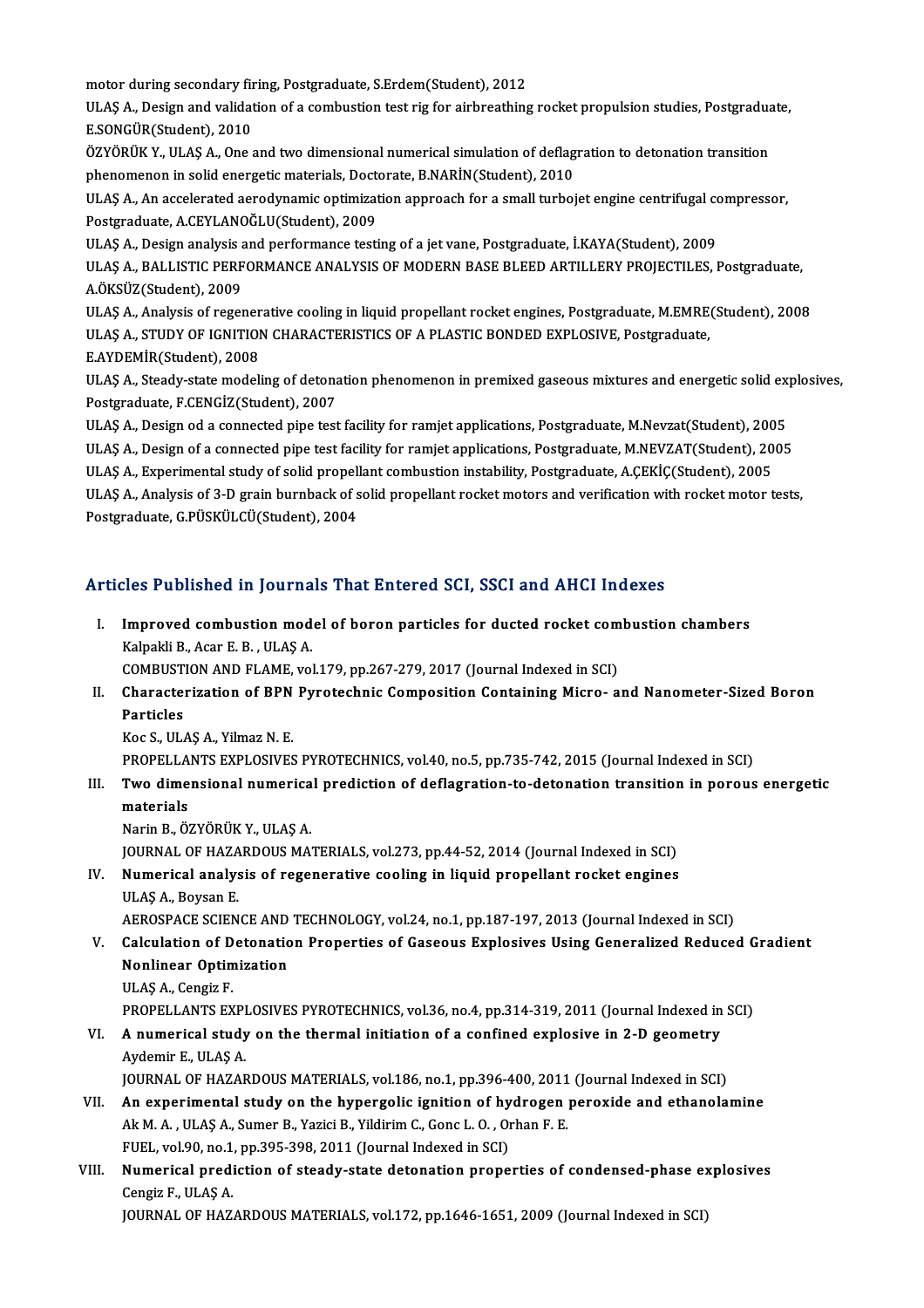- IX. 3-D grain burnback analysis of solid propellant rocket motors: Part 1-ballistic motor tests<br>Ruskylav G. W.AS.A 3-D grain burnbac<br>Puskulcu G., ULAŞ A.<br>AEROSPACE SCIENCI 3-D grain burnback analysis of solid propellant rocket motors: Part 1-ballistic motor t<br>Puskulcu G., ULAŞ A.<br>AEROSPACE SCIENCE AND TECHNOLOGY, vol.12, no.8, pp.579-584, 2008 (Journal Indexed in SCI)<br>2. D. grain burnback an
- Puskulcu G., ULAŞ A.<br>AEROSPACE SCIENCE AND TECHNOLOGY, vol.12, no.8, pp.579-584, 2008 (Journal Indexed in SCI)<br>X. 3-D grain burnback analysis of solid propellant rocket motors: Part 2-modeling and simulations<br>Ruskulcu G. H AEROSPACE SCIENCI<br>3-D grain burnbac<br>Puskulcu G., ULAŞ A.<br>AEROSPACE SCIENCI 3-D grain burnback analysis of solid propellant rocket motors: Part 2-modeling and si<br>Puskulcu G., ULAŞ A.<br>AEROSPACE SCIENCE AND TECHNOLOGY, vol.12, no.8, pp.585-591, 2008 (Journal Indexed in SCI)<br>Laser induced ignition of
	-
- Puskulcu G., ULAŞ A.<br>AEROSPACE SCIENCE AND TECHNOLOGY, vol.12, no.8, pp.585-591, 200<br>XI. Laser-induced ignition of solid propellants for gas generators<br>III AS A. Kuo K K. AEROSPACE SCIEN<br>Laser-induced ig<br>ULAŞ A., Kuo K. K.<br>EUEL vol 87 no 6 Laser-induced ignition of solid propellants for gas gen<br>ULAŞ A., Kuo K. K.<br>FUEL, vol.87, no.6, pp.639-646, 2008 (Journal Indexed in SCI)<br>An investigation of the performance of a baren/potass
- ULAŞ A., Kuo K. K.<br>FUEL, vol.87, no.6, pp.639-646, 2008 (Journal Indexed in SCI)<br>XII. An investigation of the performance of a boron/potassium-nitrate based pyrotechnic igniter<br>Illas A. Bisha G. A. Kuo K. K. FUEL, vol.87, no.6, pp.639-64<br>An investigation of the pe<br>Ulas A., Risha G. A. , Kuo K. K.<br>PROPELLANTS EVPLOSIVES I An investigation of the performance of a boron/potassium-nitrate based pyrotechnic ign<br>Ulas A., Risha G. A. , Kuo K. K.<br>PROPELLANTS EXPLOSIVES PYROTECHNICS, vol.31, no.4, pp.311-317, 2006 (Journal Indexed in SCI) PROPELLANTS EXPLOSIVES PYROTECHNICS, vol.31, no.4, pp.311-317, 2006 (Journal Indexed in SCI)<br>Refereed Congress / Symposium Publications in Proceedings

efereed Congress / Symposium Publications in Proceedings<br>I. Design Methodology for a Central Injection Type Supersonic Air Ejector and Diffuser System for<br>Altitude Simulation Altitude Simplesse<br>Altitude Simulation<br>Altitude Simulation **Design Methodology for a Central<br>Altitude Simulation<br>aydoğdu a., sümer b., yazıcı b., ULAŞ A.<br>AJAA Propulsion and Energy 2010 Fon** Altitude Simulation<br>aydoğdu a., sümer b., yazıcı b., ULAŞ A.<br>AIAA Propulsion and Energy 2019 Forum, Indianapolis, United States Of America, 19 - 22 August 2019<br>Investigation of the Effect of Coometrical Barameters of Bross

aydoğdu a., sümer b., yazıcı b., ULAŞ A.<br>AIAA Propulsion and Energy 2019 Forum, Indianapolis, United States Of America, 19 - 22 August 2019<br>II. Investigation of the Effect of Geometrical Parameters of Pressure Swirl At AIAA P<br>Investi<br>Spray<br>teksëz Investigation of the Effe<br>Spray<br>tokgöz t., sümer b., ULAŞ A.<br>AJAA Propulsion and Energ S<mark>pray</mark><br>tokgöz t., sümer b., ULAŞ A.<br>AIAA Propulsion and Energy 2019 Forum, Indianapolis, United States Of America, 19 - 22 August 2019<br>Evaluation of an Augmented Spark Igniter's Elame Langth and Comparison of Numerical ar

## tokgöz t., sümer b., ULAŞ A.<br>AIAA Propulsion and Energy 2019 Forum, Indianapolis, United States Of America, 19 - 22 August 2019<br>III. Evaluation of an Augmented Spark Igniter's Flame Length and Comparison of Numerical and<br>E AIAA Propulsion and Energy 20<br>Evaluation of an Augmented<br>Experimental Investigations<br>ÖzL, Özer A.C., Sümer B. III AS III. Evaluation of an Augmented Spark Igniter's Flame Length and Comparison of Numerical and Experimental Investigations<br>Öz L., Özer A. C. , Sümer B., ULAŞ A.

AIAA Propulsion and Energy 2019 Forum, Indianapolis, United States Of America, 19 - 22 August 2019

## Öz L., Özer A. C. , Sümer B., ULAŞ A.<br>AIAA Propulsion and Energy 2019 Forum, Indianapolis, United States Of America, 19 - 22 August 2019<br>IV. Burning Rate Comparison of a Mathematical Model with Experimental Results for Composite Propellants<br>Özcan S., cürdaneli s., ULAŞ A. Burning Rate Comparison<br>Composite Propellants<br>Özcan S., cürdaneli s., ULAŞ A.<br>2018 AJAA Propulsion and En

2018 AIAA Propulsion and Energy Forum, cincinnati, United States Of America, 9 - 11 July 2018 Özcan S., cürdaneli s., ULAŞ A.<br>2018 AIAA Propulsion and Energy Forum, cincinnati, United States Of America, 9 - 11 July 2018<br>V. Ballistic Performance of BPN Igniter Compositions Containing Micron and Nano-Sized Boron<br> 2018 AIAA<br>Ballistic I<br>Particles<br>Kos S. Eng

Ballistic Performance of BPN<br>Particles<br>Koç S., Eroğul Kombe F., ULAŞ A.<br>E<sup>2</sup>rd AJAA (SAE (ASEE Joint Prop

Particles<br>Koç S., Eroğul Kombe F., ULAŞ A.<br>53rd AIAA/SAE/ASEE Joint Propulsion Conference, Atlanta, GA, United States Of America, 10 - 12 July 2017<br>Design and Testing of a Creen Binropollant Thruster for Satellite Bropulsi

Koç S., Eroğul Kombe F., ULAŞ A.<br>53rd AIAA/SAE/ASEE Joint Propulsion Conference, Atlanta, GA, United States Of Americ.<br>VI. Design and Testing of a Green Bipropellant Thruster for Satellite Propulsion<br>Vilmer C. Bayramoğlu M 53rd AIAA/SAE/ASEE Joint Propulsion Confer<br>Design and Testing of a Green Bipropella<br>Yılmaz Ç., Bayramoğlu M., Göçmen M., ULAŞ A. Design and Testing of a Green Bipropellant Thruster for Satellite Propulsion<br>Yılmaz Ç., Bayramoğlu M., Göçmen M., ULAŞ A.<br>53rd AIAA/SAE/ASEE Joint Propulsion Conference, Atlanta, GA, United States Of America, 10 - 12 July

Yılmaz Ç., Bayramoğlu M., Göçmen M., ULAŞ A.<br>53rd AIAA/SAE/ASEE Joint Propulsion Conference, Atlanta, GA, United St<br>VII. A Test Bench for Gas Turbine Combustor Cooling Investigations<br>inanlı s., YASA T., ULAS A. 53rd AIAA/SAE/ASEE Joi<br>**A Test Bench for Gas T**<br>inanlı s., YASA T., ULAŞ A.<br>12th international confor 12th Test Bench for Gas Turbine Combustor Cooling Investigations<br>12th international conference on heat transfer fluid mechanics and thermodynamics, 11 - 13 July 2016<br>Experimental Investigation of Effusion and Eilm Cooling

#### VIII. Experimental Investigation of Effusion and Film Cooling for Gas Turbine Combustor inanlı s., YASA T., ULAŞ A. 12th international conferent<br>Experimental Investiga<br>inanlı s., YASA T., ULAŞ A. Experimental Investigation of Effusion and Film Cooling for Gas Turbine Combustor<br>inanlı s., YASA T., ULAŞ A.<br>12th international conference on heat traansfer fluid mechanics and thermodynamics, 11 - 13 July 2016<br>Comparison

## inanlı s., YASA T., ULAŞ A.<br>12th international conference on heat traansfer fluid mechanics and thermodynamics, 11 - 13 July 2016<br>IX. Comparison of BPN Igniter Compositions Containing Micron and Nano Sized Boron Particles<br> 12th internatio<br>Comparison c<br>Koç S., ULAŞ A.<br>51st AJAA (SAE Comparison of BPN Igniter Compositions Containing Micron and New Yorks.<br>51st AIAA/SAE/ASEE Joint Propulsion Conference, 27 - 29 July 2015<br>Application of parallel processing to purporisel modeling of t

Koç S., ULAŞ A.<br>51st AIAA/SAE/ASEE Joint Propulsion Conference, 27 - 29 July 2015<br>X. Application of parallel processing to numerical modeling of two-phase deflagration-to-detonation<br>(DDT) phanamanan 51st AIAA/SAE/ASEE Joint Propulsion Conference, 27 - 29 July 2015<br>Application of parallel processing to numerical modeling of t<br>(DDT) phenomenon<br>Bekir B., ÖZYÖRÜK Y., ULAŞ A. Application of parallel pro<br>(DDT) phenomenon<br>Bekir B., ÖZYÖRÜK Y., ULAŞ A.